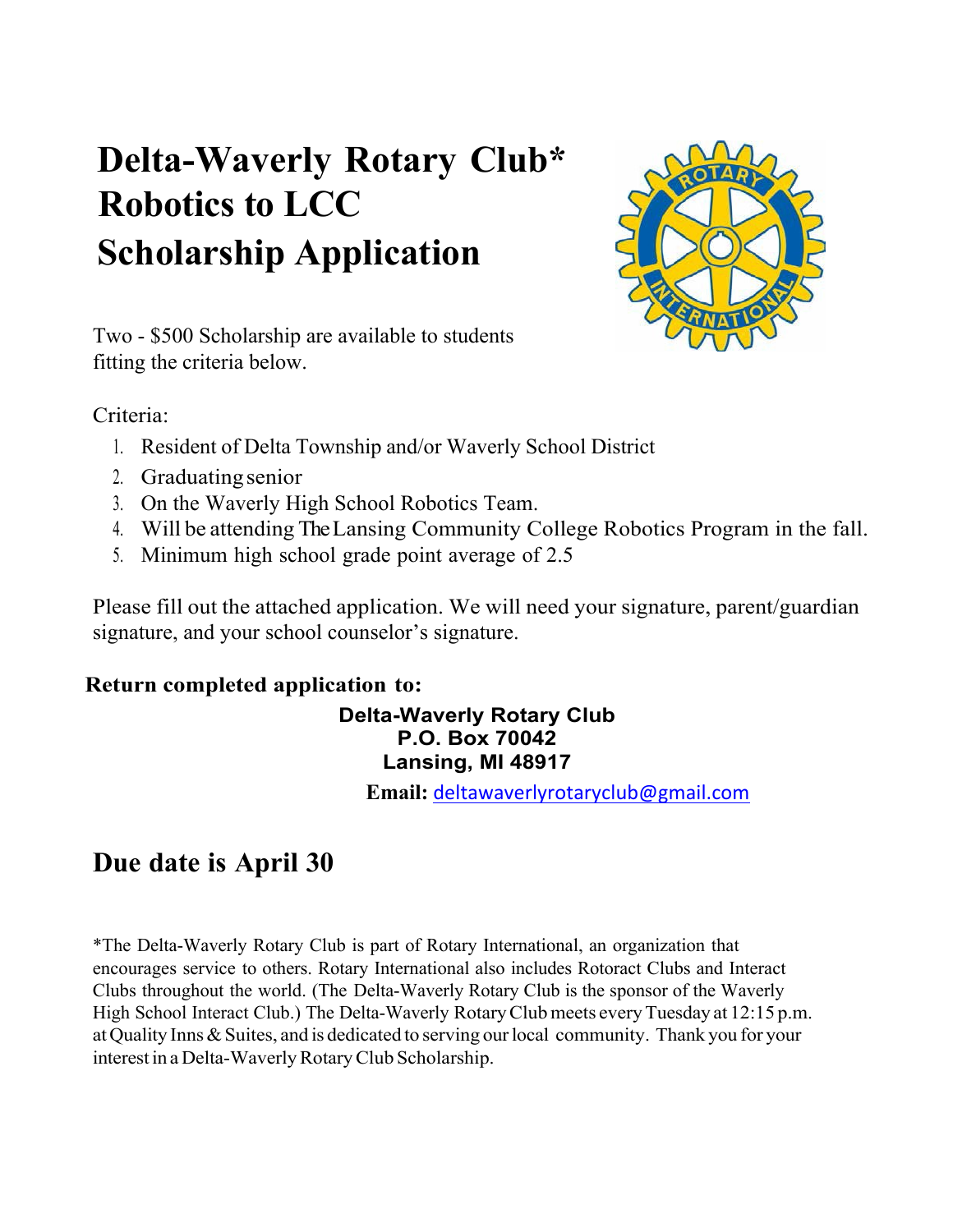|                         | <b>Delta-Waverly Rotary Club</b><br><b>Robotics to LCC Scholarship Application</b> |      |                                                                                               |
|-------------------------|------------------------------------------------------------------------------------|------|-----------------------------------------------------------------------------------------------|
|                         |                                                                                    |      |                                                                                               |
| Name:                   |                                                                                    |      |                                                                                               |
| <b>Address:</b>         |                                                                                    |      |                                                                                               |
|                         |                                                                                    |      |                                                                                               |
|                         |                                                                                    |      |                                                                                               |
| <b>Phone:</b>           |                                                                                    | DOB: | GPA:                                                                                          |
|                         | which you participated. Please list any leadership roles.)                         |      | Activities: High School, Community, Church (extra-curricular) as well as the seasons/years in |
|                         |                                                                                    |      |                                                                                               |
|                         |                                                                                    |      |                                                                                               |
|                         |                                                                                    |      |                                                                                               |
|                         |                                                                                    |      |                                                                                               |
| Awards (School/Outside) |                                                                                    |      |                                                                                               |
|                         |                                                                                    |      |                                                                                               |
|                         |                                                                                    |      |                                                                                               |
|                         |                                                                                    |      |                                                                                               |
|                         |                                                                                    |      |                                                                                               |
|                         |                                                                                    |      |                                                                                               |
|                         |                                                                                    |      |                                                                                               |